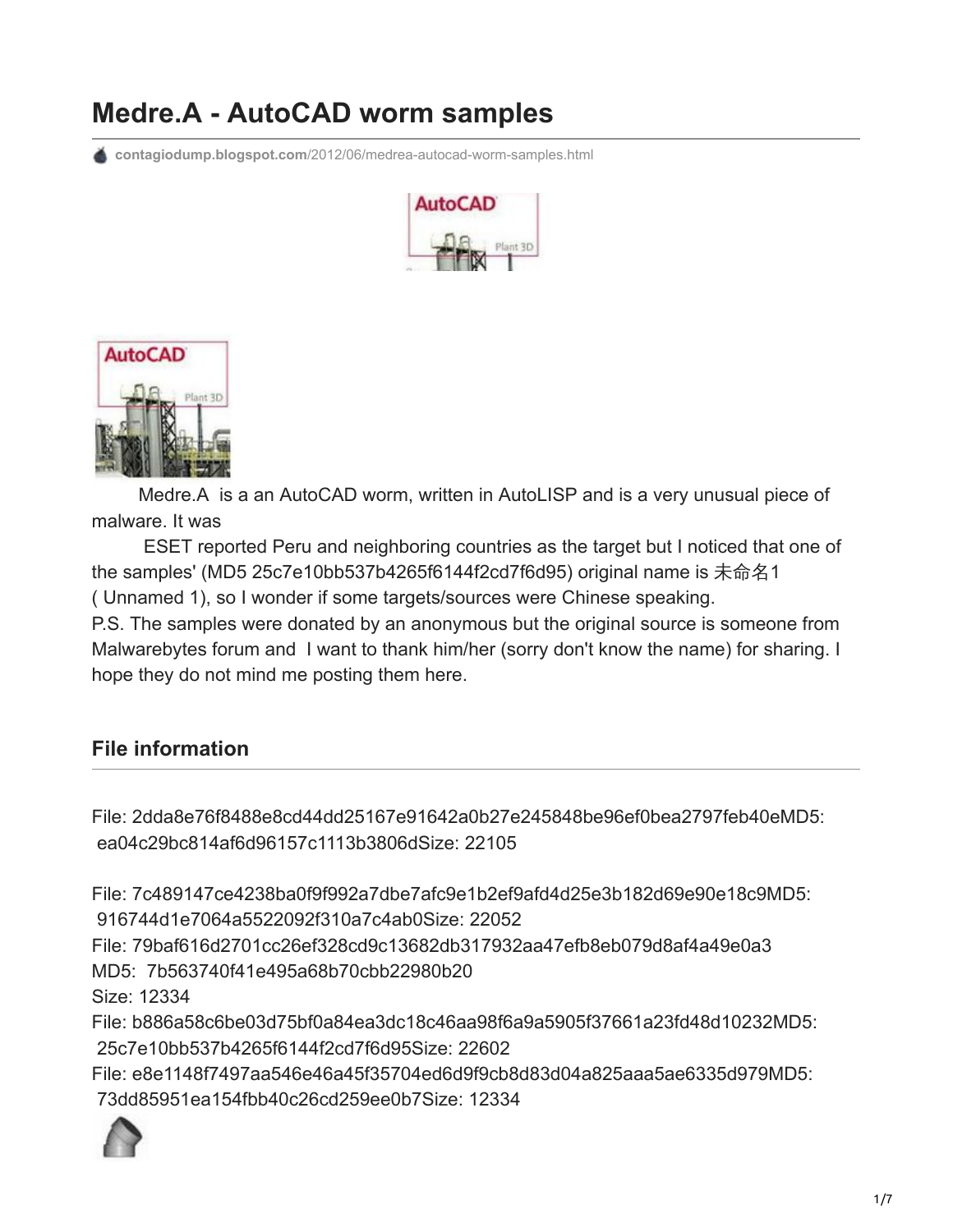## **Download**

[Download \(email me if you need the password\)](http://www.mediafire.com/?sb3pol7t33u4rdj)



### **Automatic scans**

[https://www.virustotal.com/file/7c489147ce4238ba0f9f992a7dbe7afc9e1b2ef9afd4d25e3b18](https://www.virustotal.com/file/7c489147ce4238ba0f9f992a7dbe7afc9e1b2ef9afd4d25e3b182d69e90e18c9/analysis/) 2d69e90e18c9/analysis/ SHA256: 7c489147ce4238ba0f9f992a7dbe7afc9e1b2ef9afd4d25e3b182d69e90e18c9 SHA1: 023e6c7730445db2b4c777b5d9b612e902dc7f72 MD5: 916744d1e7064a5522092f310a7c4ab0 File size: 21.5 KB ( 22052 bytes ) File name: 7c489147ce4238ba0f9f992a7dbe7afc9e1b2ef9afd4d25e3b182d69e90e18c9 File type: unknown Detection ratio: 8 / 42 Analysis date: 2012-06-23 08:40:10 UTC ( 1 day, 17 hours ago ) Antivirus Result Update Avast ALS:Merde-A [Wrm] 20120623 BitDefender Trojan.ACAD.H 20120623 Comodo UnclassifiedMalware 20120623 DrWeb - 20120623 Emsisoft - 20120623 F-Secure Trojan.ACAD.H 20120623 GData Trojan.ACAD.H 20120623 McAfee-GW-Edition Heuristic.LooksLike.Win32.Suspicious.H 20120623 NOD32 ACAD/Medre.A 20120622 Norman Bursted.F 20120622 nProtect - 20120623 SUPERAntiSpyware - 20120623 TrendMicro-HouseCall - 20120622 Additional information ssdeep 384:HwvP/eyqn0QVgxccQ5YBvuOUIEERnVvdeQRv2J:6uOUgF4 TrID Unknown! First seen by VirusTotal 2012-06-21 19:08:34 UTC ( 3 days, 6 hours ago )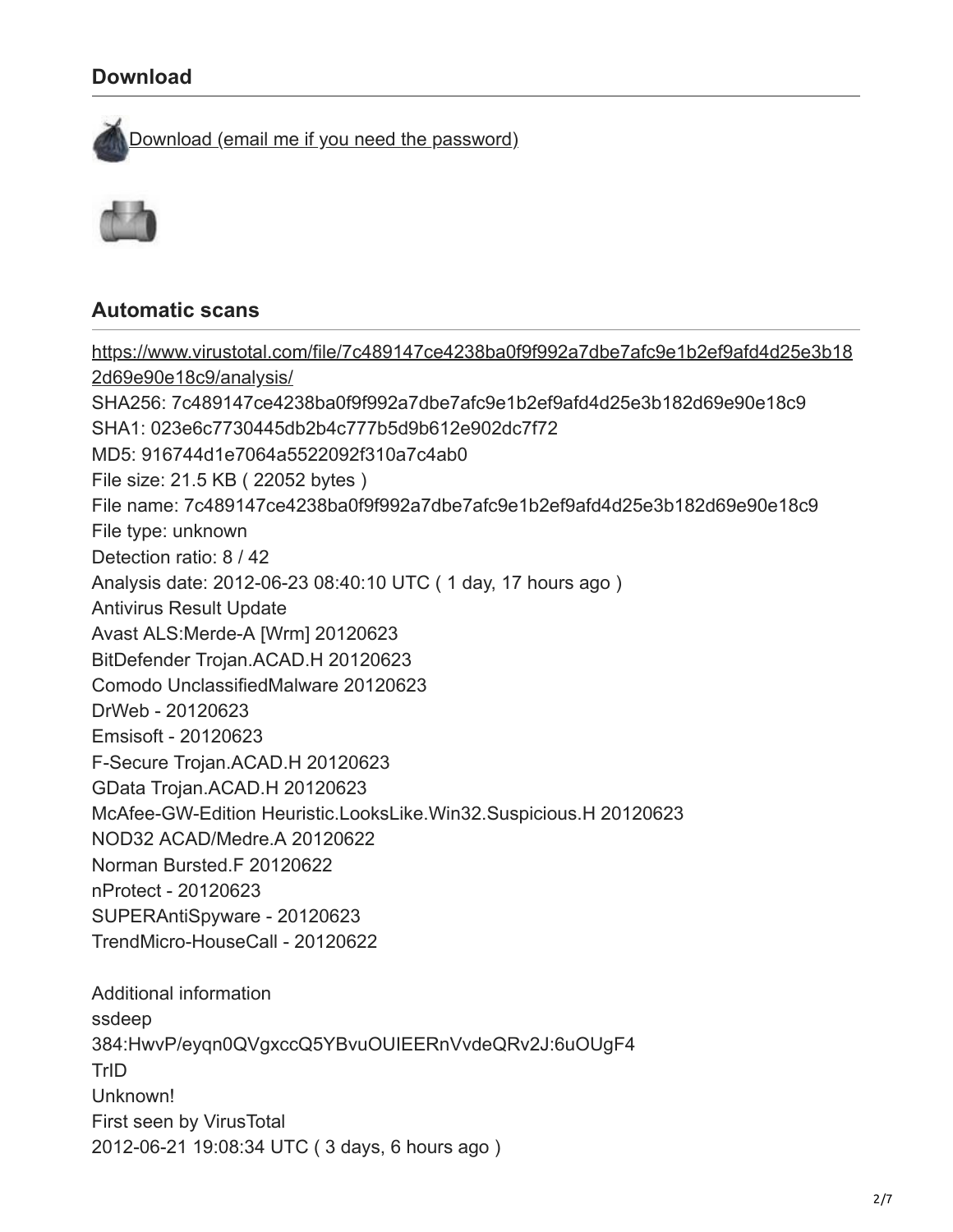Last seen by VirusTotal 2012-06-23 08:40:10 UTC ( 1 day, 17 hours ago ) File names (max. 25) 1340366575.fc9e1b2ef9afd4d25e3b182d69e90e18c9 muestraACAD.txt 7c489147ce4238ba0f9f992a7dbe7afc9e1b2ef9afd4d25e3b182d69e90e18c9 file-4134327\_

[https://www.virustotal.com/file/2dda8e76f8488e8cd44dd25167e91642a0b27e245848be96ef0](https://www.virustotal.com/file/2dda8e76f8488e8cd44dd25167e91642a0b27e245848be96ef0bea2797feb40e/analysis/) bea2797feb40e/analysis/ SHA256: 2dda8e76f8488e8cd44dd25167e91642a0b27e245848be96ef0bea2797feb40e SHA1: ffadbc944a2976982e1daf0b715478e6062c9488 MD5: ea04c29bc814af6d96157c1113b3806d File size: 21.6 KB ( 22105 bytes ) File name: account.exe File type: unknown Detection ratio: 10 / 42 Analysis date: 2012-06-23 20:28:06 UTC ( 1 day, 5 hours ago ) 01 Avast ALS:Merde-A [Wrm] 20120623 BitDefender Trojan.ACAD.H 20120623 Comodo UnclassifiedMalware 20120623 Emsisoft Trojan.Acad!IK 20120623 F-Secure Trojan.ACAD.H 20120623 GData Trojan.ACAD.H 20120623 Ikarus Trojan.Acad 20120623 McAfee-GW-Edition Heuristic.LooksLike.Win32.Suspicious.H 20120623 Microsoft - 20120623 NOD32 ACAD/Medre.A 20120622 Norman Bursted.F 20120622 nProtect - 20120623 SUPERAntiSpyware - 20120623 TrendMicro-HouseCall - 20120623

384:HwvP/eyqn0QVgxccL5YBvuOIOFIIdZKyGNERnVvdeQ6v2J:buObFI6ZKRwY4 TrID Unknown! First seen by VirusTotal 2012-06-21 17:21:19 UTC ( 3 days, 8 hours ago ) Last seen by VirusTotal 2012-06-23 20:28:06 UTC ( 1 day, 5 hours ago ) File names (max. 25)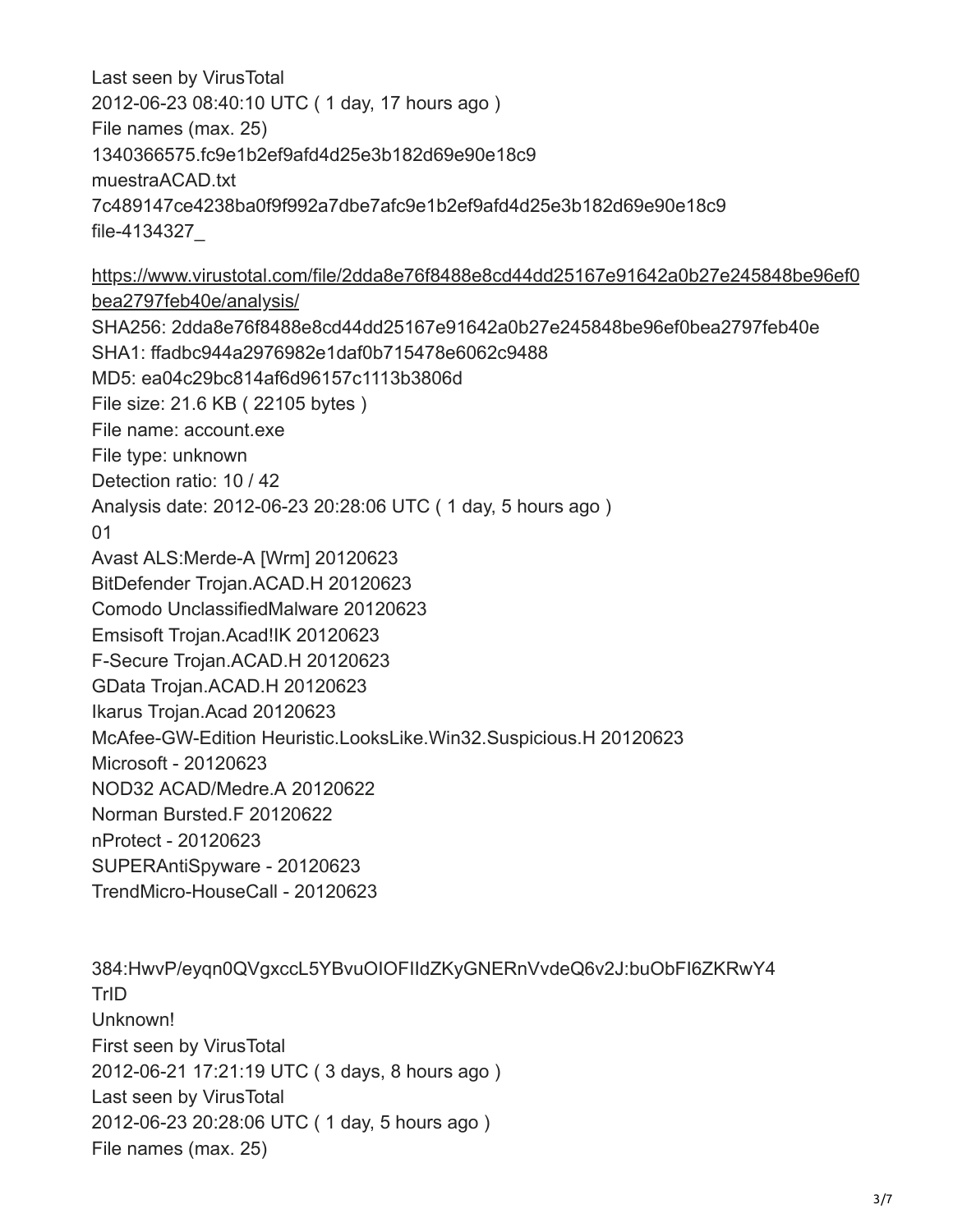dsfg.txt account.exe 2dda8e76f8488e8cd44dd25167e91642a0b27e245848be96ef0bea2797feb40e.exe file-4134326\_ 2dda8e76f8488e8cd44dd25167e91642a0b27e245848be96ef0bea2797feb40e 1340366574.42a0b27e245848be96ef0bea2797feb40e [https://www.virustotal.com/file/79baf616d2701cc26ef328cd9c13682db317932aa47efb8eb07](https://www.virustotal.com/file/79baf616d2701cc26ef328cd9c13682db317932aa47efb8eb079d8af4a49e0a3/analysis/) 9d8af4a49e0a3/analysis/ SHA256: 79baf616d2701cc26ef328cd9c13682db317932aa47efb8eb079d8af4a49e0a3 SHA1: 43ea33bedadc9bfc92c570b316b78b6fd9787f09 MD5: 7b563740f41e495a68b70cbb22980b20 File size: 12.0 KB ( 12334 bytes ) File name: acad.fas File type: unknown Detection ratio: 26 / 42 Analysis date: 2012-06-23 19:47:19 UTC ( 1 day, 5 hours ago ) AhnLab-V3 - 20120623 AntiVir ACAD/Bursted.A.3 20120623 Avast Other:Malware-gen [Trj] 20120623 AVG ACAD/Bursted.G 20120623 BitDefender Trojan.Acad.Bursted.W 20120623 ClamAV Worm.ACAD-1 20120623 Comodo UnclassifiedMalware 20120623 Emsisoft Email-Worm.Acad!IK 20120623 F-Secure Trojan.Acad.Bursted.W 20120623 Fortinet ACM/Medre.A@mm 20120623 GData Trojan.Acad.Bursted.W 20120623 Ikarus Email-Worm.Acad 20120623 Kaspersky Email-Worm.Acad.Medre.a 20120623 McAfee ALS/Bursted 20120623 McAfee-GW-Edition ALS/Bursted 20120623 Microsoft Worm:ALisp/Blemfox.A 20120623 NOD32 ACAD/Medre.A 20120622 Norman Bursted.E 20120622 nProtect Trojan.Acad.Bursted.W 20120623 Panda ACAD/Medre.A.worm 20120623 PCTools ALS.Bursted.B 20120623 Sophos AL/Bursted-AP 20120623 SUPERAntiSpyware - 20120623 Symantec ALS.Bursted.B 20120623 TrendMicro ACM\_BURSTD.LEX 20120623 TrendMicro-HouseCall ACM\_BURSTD.LEX 20120623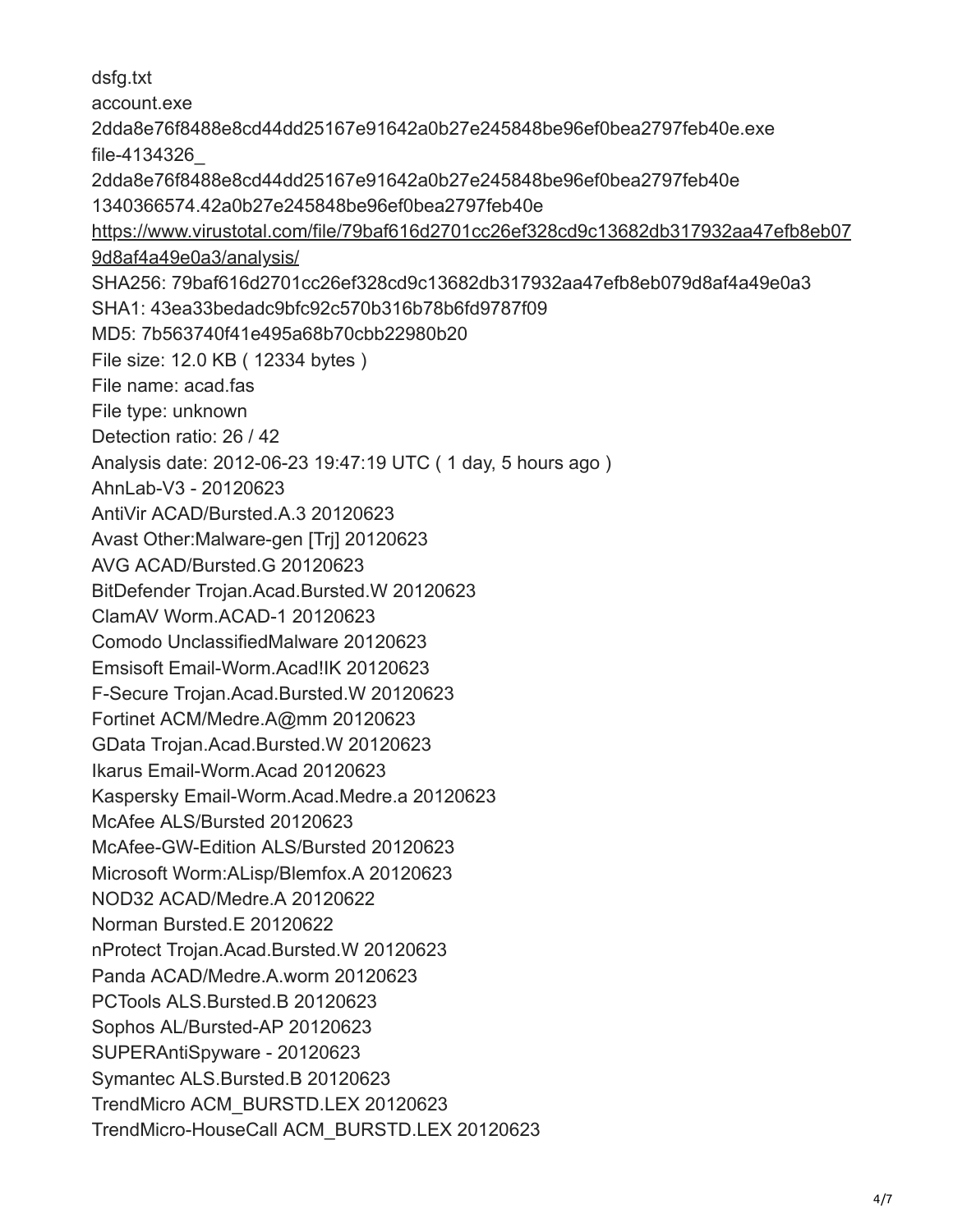VBA32 - 20120622 VIPRE - 20120623 ViRobot I-Worm.Acad.A.Medre.12334 20120623 VirusBuster Worm.Acad.Medre.A 20120623

192:9FHRKCzYIvLCUglLBvFodl+gysUbfV01T5cjjhGkfHji:9/hdKJJFobyxAYjLji **TrID** AutoCAD Fast-load AutoLISP (FAS4) (100.0%) First seen by VirusTotal 2011-10-24 21:23:59 UTC ( 8 months ago ) Last seen by VirusTotal 2012-06-23 19:47:19 UTC ( 1 day, 5 hours ago ) File names (max. 25) 79baf616d2701cc26ef328cd9c13682db317932aa47efb8eb079d8af4a49e0a3 acad.fas file-3312805\_fas 20120104203533acad.fas acad-fas.txt cad.fas

#### [https://www.virustotal.com/file/b886a58c6be03d75bf0a84ea3dc18c46aa98f6a9a5905f37661](https://www.virustotal.com/file/b886a58c6be03d75bf0a84ea3dc18c46aa98f6a9a5905f37661a23fd48d10232/analysis/) a23fd48d10232/analysis/

SHA256: b886a58c6be03d75bf0a84ea3dc18c46aa98f6a9a5905f37661a23fd48d10232 SHA1: f46c445f912c6d1224e22f9e6a76020d594888b9 MD5: 25c7e10bb537b4265f6144f2cd7f6d95 File size: 22.1 KB ( 22602 bytes ) File name: b886a58c6be03d75bf0a84ea3dc18c46aa98f6a9a5905f37661a23fd48d10232 File type: unknown Detection ratio: 8 / 42 Analysis date: 2012-06-23 08:41:41 UTC ( 1 day, 17 hours ago ) Avast ALS:Merde-A [Wrm] 20120623 BitDefender Trojan.ACAD.H 20120623 Comodo UnclassifiedMalware 20120623 Emsisoft - 20120623 F-Secure Trojan.ACAD.H 20120623 GData Trojan.ACAD.H 20120623 McAfee - 20120623 McAfee-GW-Edition Heuristic.LooksLike.Win32.Suspicious.H 20120623 Microsoft - 20120623 NOD32 ACAD/Medre.A 20120622 Norman Bursted.F 20120622 nProtect - 20120623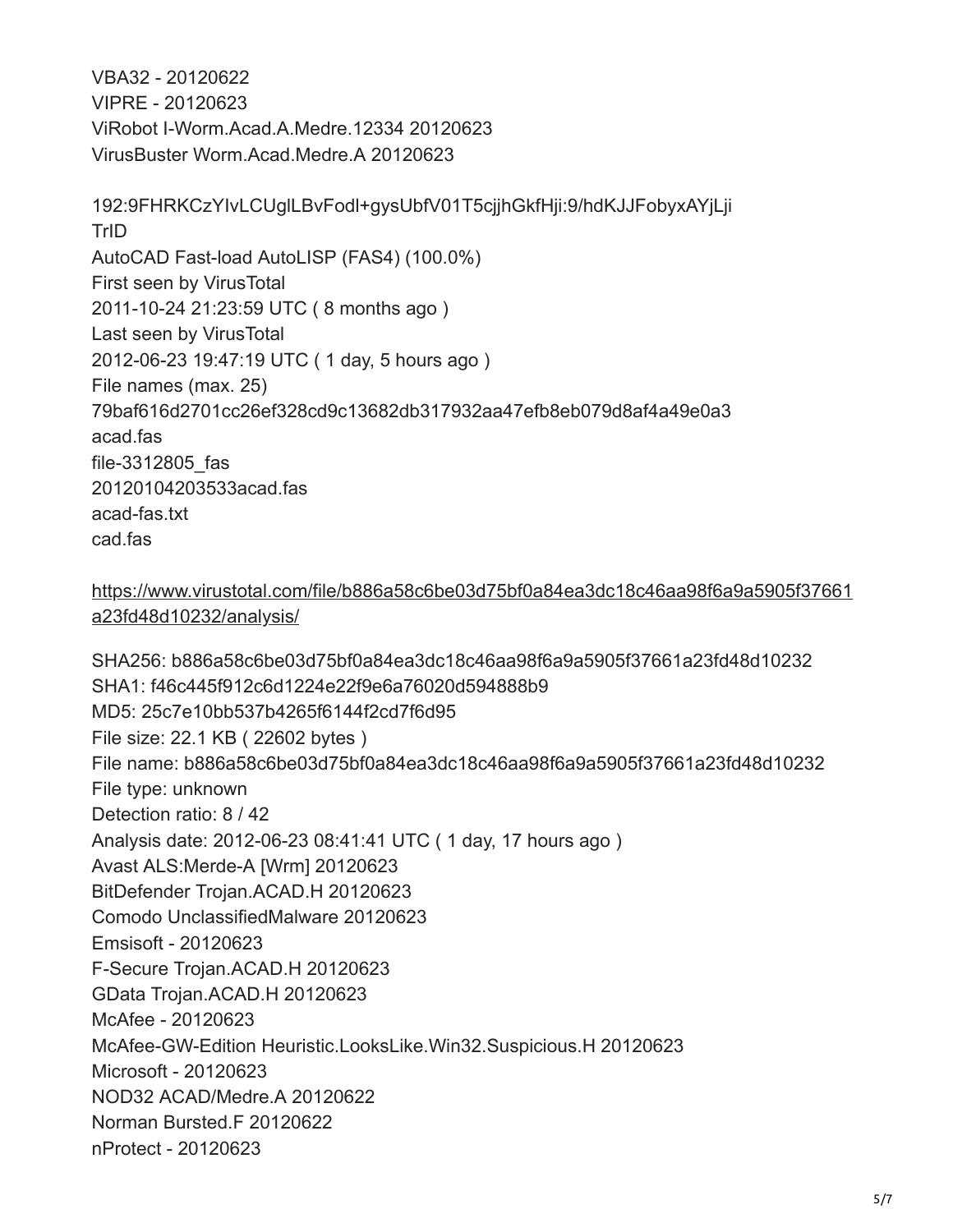SUPERAntiSpyware - 20120623 TrendMicro-HouseCall - 20120622 384:HwvP/eyqn0QVgxccE5YBvuOeIbERnVvdeQ5v2J:iuOeFd4 TrID Unknown! First seen by VirusTotal 2012-06-21 17:23:36 UTC ( 3 days, 8 hours ago ) Last seen by VirusTotal 2012-06-23 08:41:41 UTC ( 1 day, 17 hours ago ) File names (max. 25) b886a58c6be03d75bf0a84ea3dc18c46aa98f6a9a5905f37661a23fd48d10232 file-4134329\_ 1340366577.46aa98f6a9a5905f37661a23fd48d10232 未命名1

[https://www.virustotal.com/file/e8e1148f7497aa546e46a45f35704ed6d9f9cb8d83d04a825aa](https://www.virustotal.com/file/e8e1148f7497aa546e46a45f35704ed6d9f9cb8d83d04a825aaa5ae6335d979b/analysis/) a5ae6335d979b/analysis/ SHA256: e8e1148f7497aa546e46a45f35704ed6d9f9cb8d83d04a825aaa5ae6335d979b SHA1: 44561e474bda129379d87750f49fd57a5d378f91 MD5: 73dd85951ea154fbb40c26cd259ee0b7 File size: 12.0 KB ( 12334 bytes ) File name: e8e1148f7497aa546e46a45f35704ed6d9f9cb8d83d04a825aaa5ae6335d979b File type: unknown Detection ratio: 17 / 42 Analysis date: 2012-06-23 08:42:46 UTC ( 1 day, 17 hours ago ) 01 Antiy-AVL Trojan/win32.agent 20120623 Avast Other:Malware-gen [Trj] 20120623 BitDefender Trojan.Acad.Bursted.W 20120623 Comodo UnclassifiedMalware 20120623 Emsisoft Worm.ALisp!IK 20120623 F-Secure Trojan.Acad.Bursted.W 20120623 Fortinet ACM/Medre.A@mm 20120623 GData Trojan.Acad.Bursted.W 20120623 Ikarus Worm.ALisp 20120623 Kaspersky Email-Worm.Acad.Medre.a 20120623 McAfee - 20120623 McAfee-GW-Edition - 20120623 Microsoft Worm:ALisp/Blemfox.gen!A 20120623 NOD32 ACAD/Medre.A 20120622 Norman Bursted.G 20120622 nProtect - 20120623